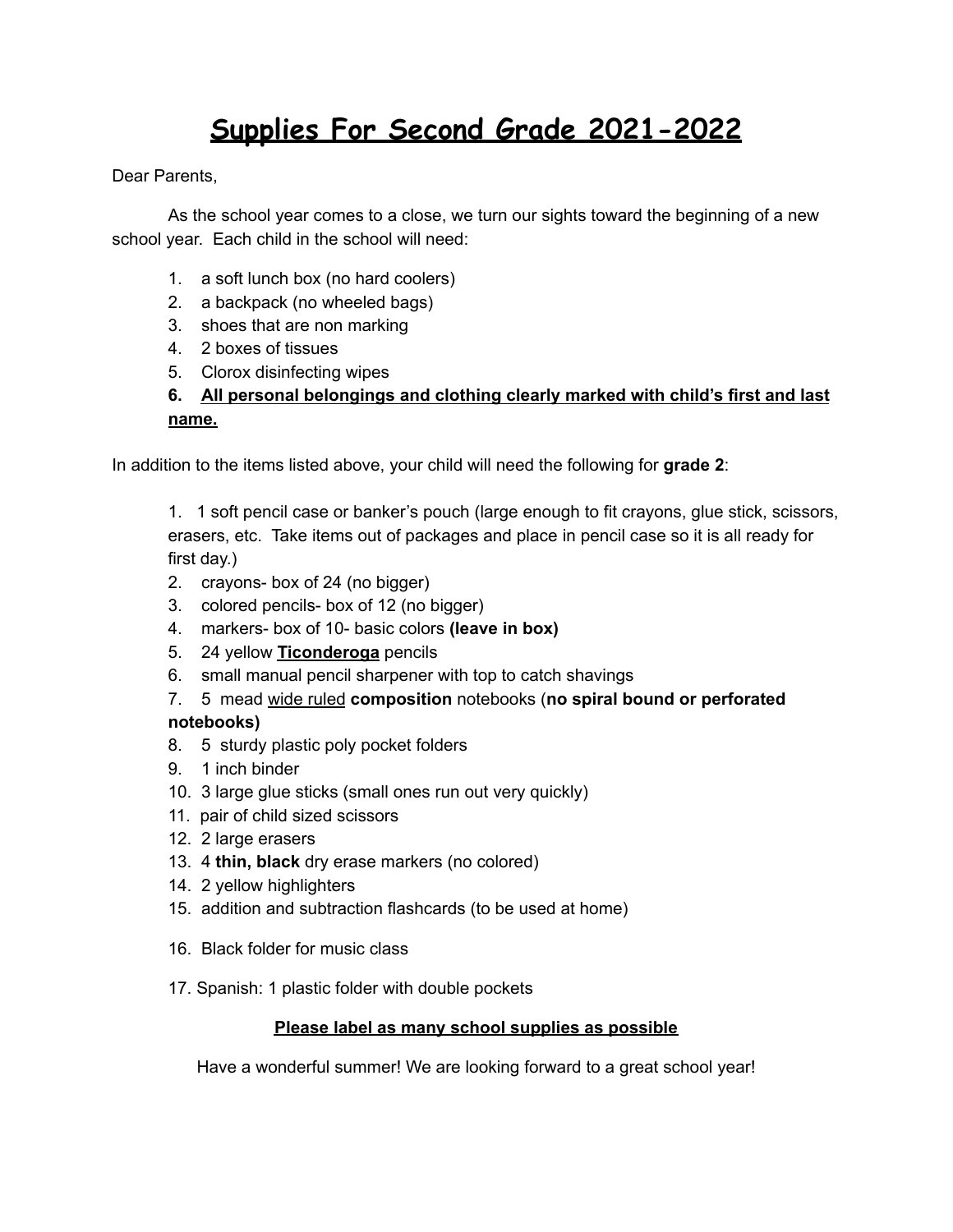## **Second Grade Summer Reading List 2019-2020**

The following books are suggestions for summer reading. Please feel free to read other books that are not on this list. The most important thing is to read this summer! It will help keep your skills sharp. Remember to read silently, read aloud to someone else, or have someone read to you. All three types of reading are important to help you grow as a reader! Happy Reading!

#### **Picture Books**

Alexander – How the Cat Swallowed Thunder Bourgeois- Franklin Series Brown - Arthur Series Brett Comet's – Nine Lives Falconer – Olivia Series Long – How I Became a Pirate Parish- Amelia Bedelia books Pfister – Rainbow Fish Series San Souci – The Talking Egg Silverstein – The Giving Tree Steig – Doctor DeSoto

### **Beginning Chapter Books**

Brenner – Wagon Wheels Brown – Arthur Chapter Book Series Hoff - Danny the Dinosaur Howe – Pinky and Rex Series Kessler – Stan the Hot Dog Man Lobel – Frog and Toad Series Rylant- Henry and Mudge Series Sharmat – Nate the Great Series Van Leeuwen – Oliver and Amanda Pig

### **Longer Chapter Books**

Brown – Stanley and the Magic Lamp Christopher – The Lucky Baseball Bat Conford – A Case for Jenny Archer Danziger – Amber Brown is NOT a Crayon DiCamillo – Mercy Watson to the Rescue Duffey – Hey, New Kid King-Smith – Ace, the Very Important Pig Mahy – Rattle bang Picnic McMullan – Fluffy Series